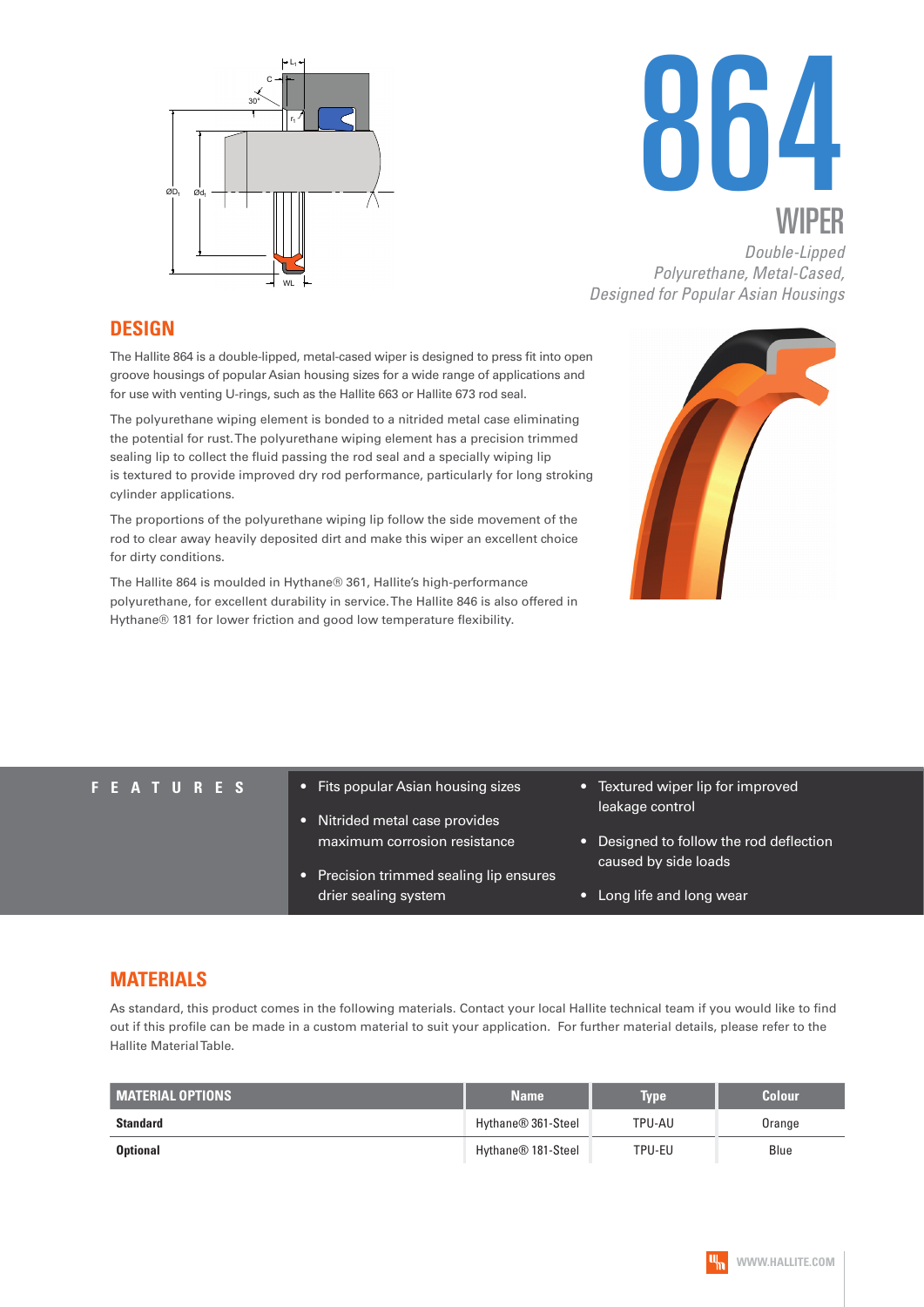### **TECHNICAL DETAILS**

| <b>OPERATING CONDITIONS</b> | <b>METRIC</b>                     | <b>INCH</b>                      |
|-----------------------------|-----------------------------------|----------------------------------|
| <b>Maximum Speed</b>        | 1.0 <sub>m/sec</sub>              | $3.0$ ft/sec                     |
| <b>Temperature Range</b>    | $-45^{\circ}$ C +110 $^{\circ}$ C | $-50^{\circ}$ F $+230^{\circ}$ F |

**NOTE**

864

Data given are maximum values and can apply depending on specific application. Maximum ratings of temperature, pressure, or operating speeds are dependent on fluid medium, surface, gap value, and other variables such as dynamic or static service. Maximum values are not intended for use together at the same time, e.g. max temperature and max pressure. Please contact your Hallite technical representative for application support.

| <b>SURFACE ROUGHNESS</b>         | umRa               | umRz               | <b>umRt</b>       | <b>uinRa</b>         | <b>uinRz</b> | <b>uinRt</b> |
|----------------------------------|--------------------|--------------------|-------------------|----------------------|--------------|--------------|
| <b>Dynamic Sealing Face Ød</b> , | $0.1 - 0.4$        | 1.6 max            | 4 max             | $4 - 16$             | $63$ max     | $157$ max    |
| <b>Static Sealing Face ØD</b> ,  | 1.6 <sub>max</sub> | 6.3 <sub>max</sub> | 10 <sub>max</sub> | $63$ max             | $250$ max    | $394$ max    |
| <b>Static Housing Faces L1</b>   | 3.2 <sub>max</sub> | 10 <sub>max</sub>  | $16$ max          | $125 \,\mathrm{max}$ | 394 max      | $630$ max    |

| <b>RADII</b>                     |           |           |
|----------------------------------|-----------|-----------|
| Rod Diameter Ød, mm              | $\leq 19$ | $\geq$ 19 |
| <b>Min Chamfer C mm</b>          | 0.50      | 1.00      |
| Max Fillet Rad r <sub>1</sub> mm | 0.40      | 0.40      |

| <b>TOLERANCES</b> | Ød | $F_{\rm{B}}$   |             |
|-------------------|----|----------------|-------------|
| mm                | f9 | H <sub>8</sub> | $+0.50 - 0$ |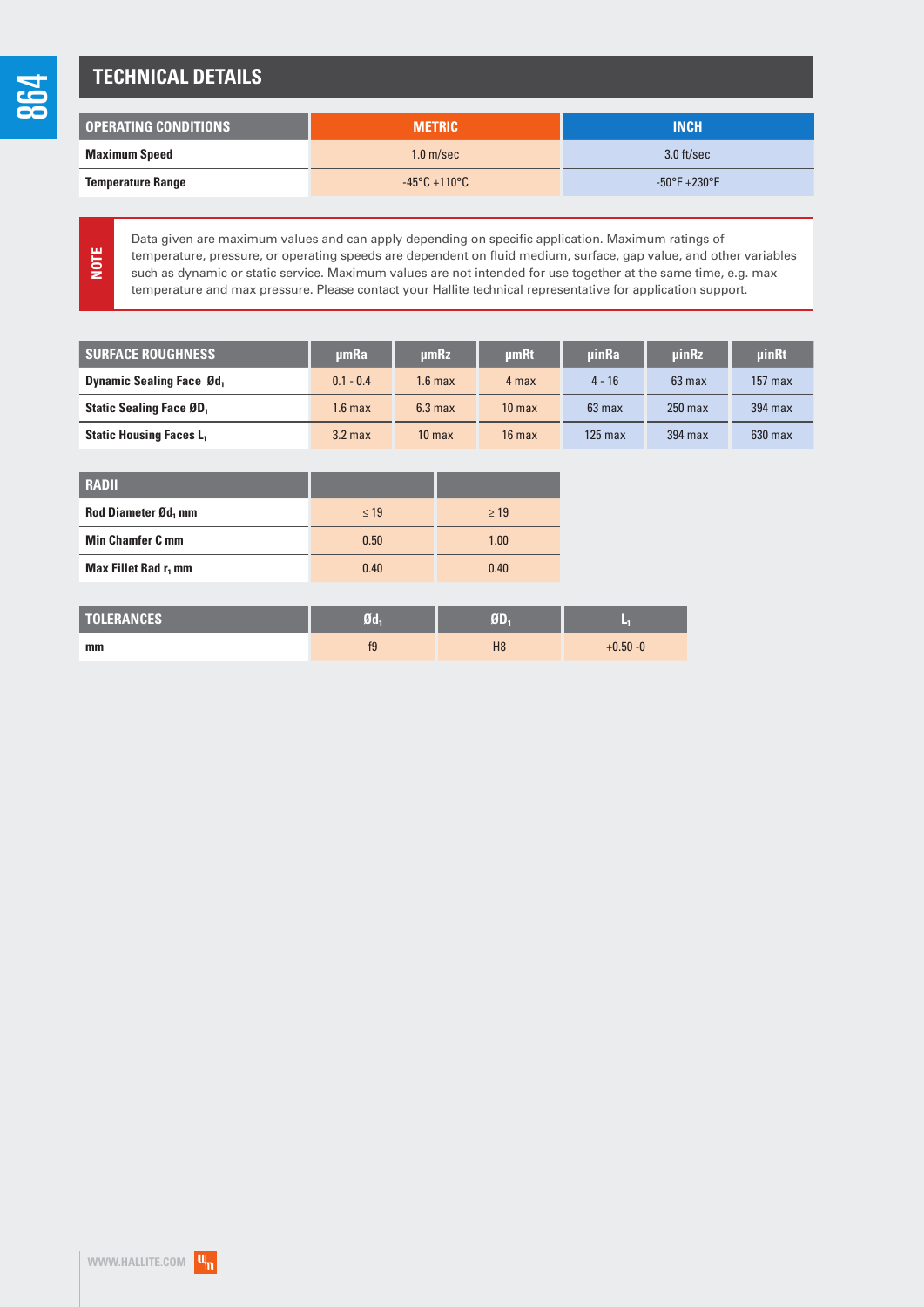



*Double-Lipped Polyurethane, Metal-Cased, Designed for Popular Asian Housings*

## **PART NUMBER RANGE**

|                   |            |                          | <b>METRIC</b> |                         |           |             |
|-------------------|------------|--------------------------|---------------|-------------------------|-----------|-------------|
| $\mathfrak{gd}_1$ | <b>TOL</b> | $\mathbf{0}\mathbf{D}_1$ | <b>TOL</b>    | $\mathsf{L}_\mathrm{t}$ | <b>WL</b> | <b>PART</b> |
|                   | f9         |                          | <b>H11</b>    | $+0.50 - 0$             |           | No.         |
| 25.00             | $-0.02$    | 35.00                    | $+0.04$       | 5.00                    | 8.00      | 4680506     |
|                   | $-0.07$    |                          | $0.00\,$      |                         |           |             |
| 30.00             | $-0.02$    | 40.00                    | $+0.04$       | $5.00$                  | 8.00      | 4680606     |
|                   | $-0.07$    |                          | $0.00\,$      |                         |           |             |
| 30.00             | $-0.02$    | 42.00                    | $+0.04$       | 6.00                    | 9.00      | 4680706     |
|                   | $-0.07$    |                          | $0.00\,$      |                         |           |             |
| 30.00             | $-0.02$    | 47.00                    | $+0.04$       | 7.00                    | 10.00     | 4683006     |
|                   | $-0.07$    |                          | $0.00\,$      |                         |           |             |
| 32.00             | $-0.03$    | 52.00                    | $+0.05$       | 8.00                    | 11.00     | 4683106     |
|                   | $-0.09$    |                          | $0.00\,$      |                         |           |             |
| 35.00             | $-0.03$    | 45.00                    | $+0.04$       | 7.00                    | 10.00     | 4680806     |
|                   | $-0.09$    |                          | $0.00\,$      |                         |           |             |
| 35.00             | $-0.03$    | 47.00                    | $+0.04$       | 7.00                    | 10.00     | 4680906     |
|                   | $-0.09$    |                          | 0.00          |                         |           |             |
| 36.00             | $-0.03$    | 48.00                    | $+0.04$       | 7.00                    | 10.00     | 4683206     |
|                   | $-0.09$    |                          | $0.00\,$      |                         |           |             |
| 40.00             | $-0.03$    | 50.00                    | $+0.04$       | $5.00$                  | 8.00      | 4681006     |
|                   | $-0.09$    |                          | 0.00          |                         |           |             |
| 40.00             | $-0.03$    | 52.00                    | $+0.05$       | 7.00                    | 10.00     | 4681106     |
|                   | $-0.09$    |                          | $0.00\,$      |                         |           |             |
| 45.00             | $-0.03$    | 55.00                    | $+0.05$       | 7.00                    | 10.00     | 4681206     |
|                   | $-0.09$    |                          | $0.00\,$      |                         |           |             |
| 45.00             | $-0.03$    | 57.00                    | $+0.05$       | 7.00                    | 10.00     | 4681306     |
|                   | $-0.09$    |                          | 0.00          |                         |           |             |
| 50.00             | $-0.03$    | 62.00                    | $+0.05$       | 7.00                    | 10.00     | 4680206     |
|                   | $-0.09$    |                          | $0.00\,$      |                         |           |             |
| 50.00             | $-0.03$    | 72.00                    | $+0.05$       | 8.00                    | 11.00     | 4683306     |
|                   | $-0.09$    |                          | 0.00          |                         |           |             |
| 55.00             | $-0.03$    | 69.00                    | $+0.05$       | 8.00                    | 11.00     | 4681406     |
|                   | $-0.10$    |                          | $0.00\,$      |                         |           |             |
| 60.00             | $-0.03$    | 74.00                    | $+0.05$       | 8.00                    | 11.00     | 4681506     |
|                   | $-0.10$    |                          | $0.00\,$      |                         |           |             |
| 60.00             | $-0.03$    | 82.00                    | $+0.05$       | 11.00                   | 14.00     | 4683406     |
|                   | $-0.10$    |                          | $0.00\,$      |                         |           |             |

**PART NUMBERS ON THIS PAGE ARE LISTED IN THE STANDARD MATERIAL OPTION. FOR MATERIAL VARIATIONS OR FOR CUSTOM SIZES, MATERIALS, OR SEAL DESIGNS, PLEASE CONTACT YOUR LOCAL HALLITE REPRESENTATIVE.**

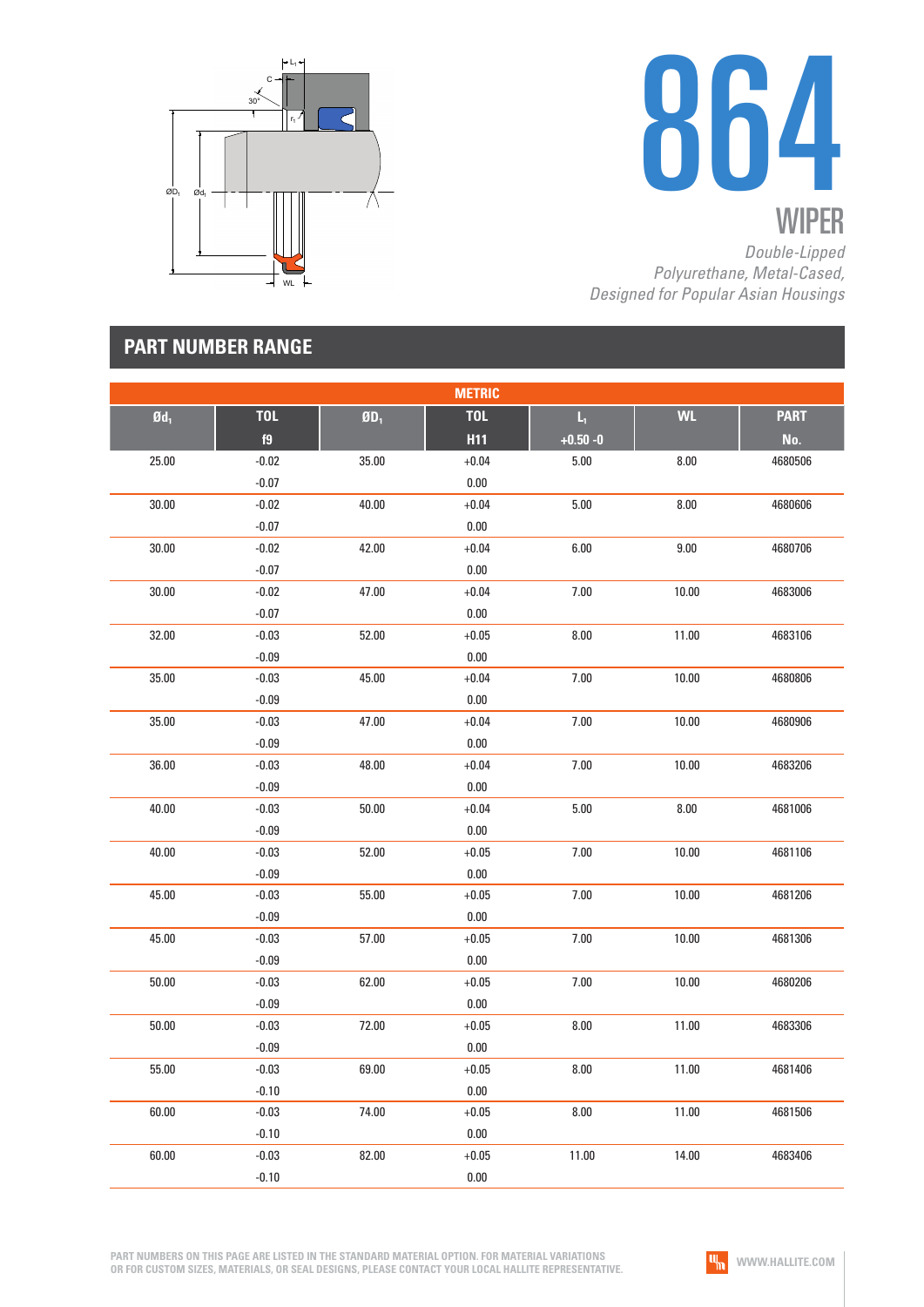

# **PART NUMBER RANGE**

|                   |            |                             | <b>METRIC</b> |                         |           |             |
|-------------------|------------|-----------------------------|---------------|-------------------------|-----------|-------------|
| $\mathfrak{gd}_1$ | <b>TOL</b> | $\mathbf{g}_{\mathbf{D}_1}$ | <b>TOL</b>    | $\mathsf{L}_\mathsf{I}$ | <b>WL</b> | <b>PART</b> |
|                   | f9         |                             | <b>H11</b>    | $+0.50 - 0$             |           | No.         |
| 65.00             | $-0.03$    | 79.00                       | $+0.05$       | 8.00                    | 11.00     | 4681606     |
|                   | $-0.10$    |                             | $0.00\,$      |                         |           |             |
| 70.00             | $-0.03$    | 80.00                       | $+0.05$       | 7.00                    | 9.00      | 4684306     |
|                   | $-0.10$    |                             | $0.00\,$      |                         |           |             |
| 70.00             | $-0.03$    | 84.00                       | $+0.05$       | 8.00                    | 11.00     | 4681706     |
|                   | $-0.10$    |                             | $0.00\,$      |                         |           |             |
| 75.00             | $-0.03$    | 89.00                       | $+0.05$       | 8.00                    | 11.00     | 4681806     |
|                   | $-0.10$    |                             | $0.00\,$      |                         |           |             |
| 80.00             | $-0.03$    | 94.00                       | $+0.05$       | 8.00                    | 11.00     | 4681906     |
|                   | $-0.10$    |                             | $0.00\,$      |                         |           |             |
| 85.00             | $-0.04$    | 99.00                       | $+0.05$       | 8.00                    | 11.00     | 4682006     |
|                   | $-0.12$    |                             | 0.00          |                         |           |             |
| 90.00             | $-0.04$    | 104.00                      | $+0.05$       | 8.00                    | 11.00     | 4682106     |
|                   | $-0.12$    |                             | 0.00          |                         |           |             |
| 90.00             | $-0.04$    | 105.00                      | $+0.05$       | 6.00                    | 9.00      | 4683606     |
|                   | $-0.12$    |                             | $0.00\,$      |                         |           |             |
| 95.00             | $-0.04$    | 109.00                      | $+0.05$       | 8.00                    | 11.00     | 4682206     |
|                   | $-0.12$    |                             | $0.00\,$      |                         |           |             |
| 100.00            | $-0.04$    | 114.00                      | $+0.05$       | 8.00                    | 11.00     | 4682306     |
|                   | $-0.12$    |                             | $0.00\,$      |                         |           |             |
| 100.00            | $-0.04$    | 115.00                      | $+0.05$       | 7.50                    | 10.00     | 4683706     |
|                   | $-0.12$    |                             | $0.00\,$      |                         |           |             |
| 110.00            | $-0.04$    | 126.00                      | $+0.06$       | 9.00                    | 12.00     | 4682406     |
|                   | $-0.12$    |                             | $0.00\,$      |                         |           |             |
| 115.00            | $-0.04$    | 131.00                      | $+0.06$       | 9.00                    | 12.00     | 4684206     |
|                   | $-0.12$    |                             | $0.00\,$      |                         |           |             |
| 120.00            | $-0.04$    | 135.00                      | $+0.06$       | 7.00                    | 10.00     | 4683806     |
|                   | $-0.12$    |                             | $0.00\,$      |                         |           |             |
| 120.00            | $-0.04$    | 136.00                      | $+0.06$       | 9.00                    | 12.00     | 4682506     |
|                   | $-0.12$    |                             | $0.00\,$      |                         |           |             |
| 130.00            | $-0.04$    | 145.00                      | $+0.06$       | 9.00                    | 12.00     | 4683906     |
|                   | $-0.14$    |                             | $0.00\,$      |                         |           |             |
| 130.00            | $-0.04$    | 146.00                      | $+0.06$       | 9.00                    | 12.00     | 4682606     |
|                   | $-0.14$    |                             | 0.00          |                         |           |             |